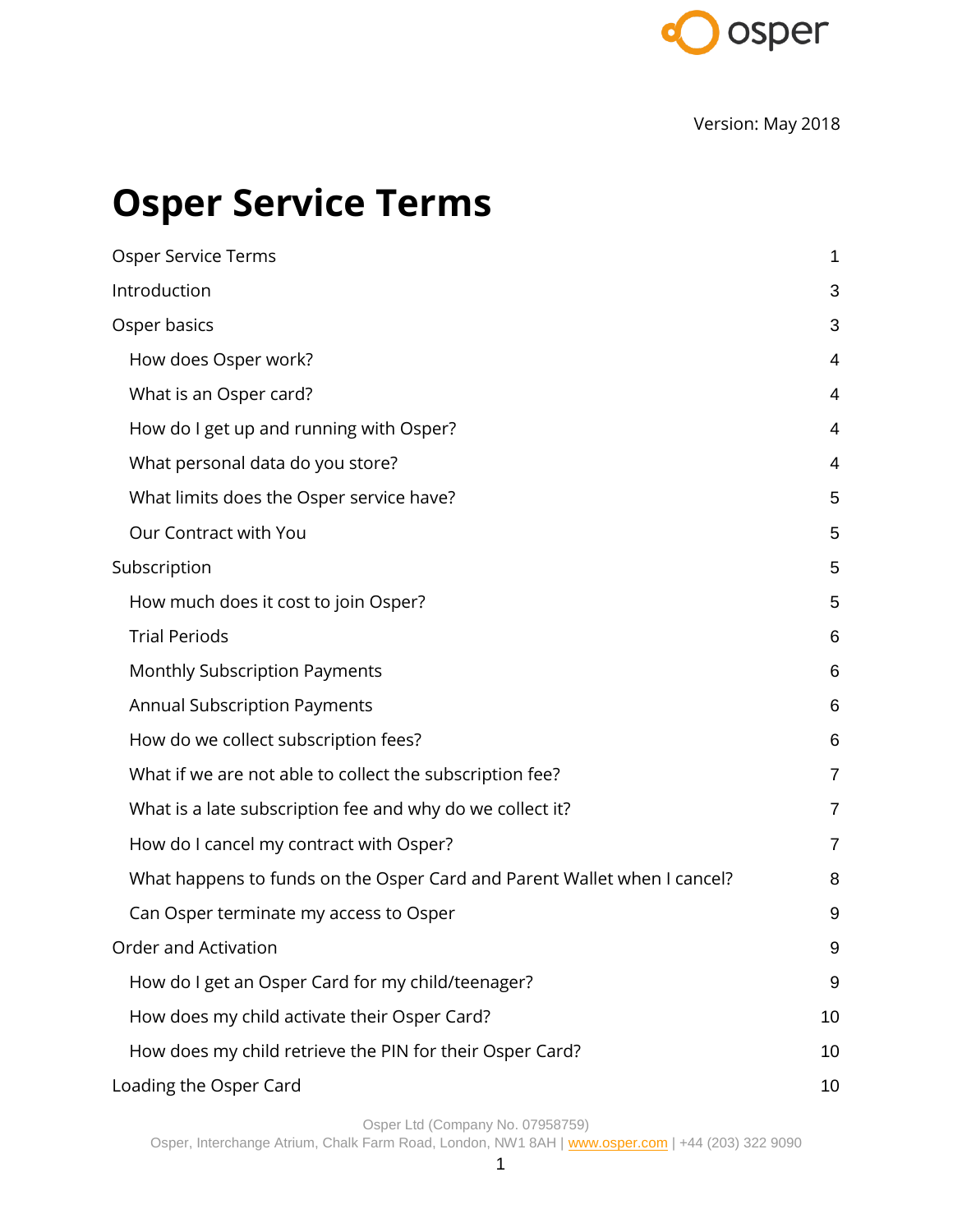# osper

| How do I load onto an Osper Card?                                           | 10 |
|-----------------------------------------------------------------------------|----|
| What is the Parent Wallet?                                                  | 10 |
| Loading the Osper card from the Parent Wallet                               | 11 |
| What happens if I make a mistake loading money onto an Osper Card?          | 11 |
| What is the Osper parent wallet auto top-up?                                | 11 |
| How do I transfer money from my parent wallet back to my bank account?      | 12 |
| How does gifting work?                                                      | 12 |
| Using the Osper Card                                                        | 12 |
| Osper App                                                                   | 13 |
| What does the Osper App do?                                                 | 13 |
| Do parents need to use the Osper App?                                       | 13 |
| My child doesn't have an iPhone or Android phone, can they still use Osper? | 13 |
| Permission to download the Osper App                                        | 13 |
| How can I keep the Osper App secure?                                        | 14 |
| Licence, usage restrictions and ownership of the Osper App                  | 14 |
| Third party sites available through the Osper App                           | 15 |
| Osper offers                                                                | 15 |
| Help and support                                                            | 16 |
| What happens if things go wrong?                                            | 16 |
| Our responsibility for loss or damage suffered by you                       | 16 |
| Complaints procedure                                                        | 17 |
| How can I register a complaint with Osper?                                  | 17 |
| What information will I need to provide if I complain?                      | 17 |
| What happens behind the scenes after I complain?                            | 18 |
| What if I'm still not happy?                                                | 18 |
| <b>Other Important Terms</b>                                                | 18 |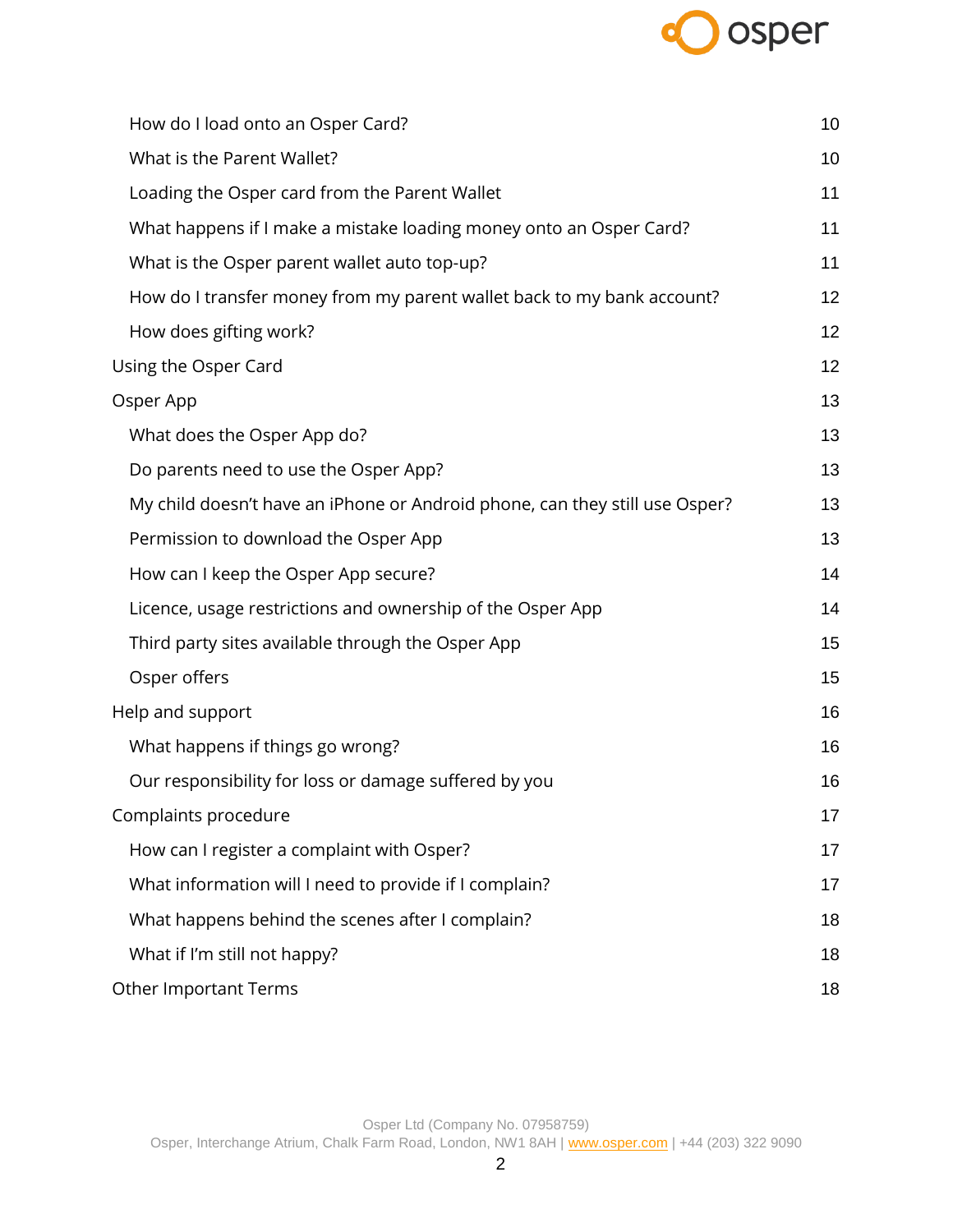

## <span id="page-2-0"></span>**Introduction**

This document (the **"Osper Service Terms"**) provides information surrounding your legal rights and obligations in relation to your use of the Osper service ("**Osper**"), including use of the Osper App.

Parents should read this document carefully with their children to ensure they understand how Osper works and how to use Osper safely before you submit your order to us. These Osper Service Terms tell you who we are, information about Osper, how you and we may change or end our contract with you, how we charge you, what to do if there is a problem and other important information. If you think there is a mistake in these Osper Service Terms, please contact us to discuss.

These Osper Service Terms should be read in conjunction with the [Osper Cardholder](https://osper.com/terms/osper-card-terms.pdf)  [Agreement](https://osper.com/terms/osper-card-terms.pdf) and the **Privacy Policy** which set out further terms in relation to your use of the Osper Card and how we collect and use your personal information.

## <span id="page-2-1"></span>**Osper basics**

Osper is a service which helps young people learn to manage money more responsibly.

#### **Who are we?**

We are **Osper Limited**, a company registered in England and Wales. Our company registration number is **07958759**. Our address is: **1st Floor, Interchange Atrium, The Stables Market, Chalk Farm Road, Camden, London, England, NW1 8AH.**

You can contact us in the following ways:

- **Support Services:** Our support team is standing by to help from 9am to 6pm on Monday to Friday, and 9am to 6pm on Saturday and Sunday. Please contact us using the in-app chat or email us at [help@osper.com](mailto:help@osper.com)
- **General Enquiries**: Please contact us by emailing hello@osper.com;
- **Write to us**: Osper, 4 th Floor, 15 Bonhill Street, London, EC2A 4DN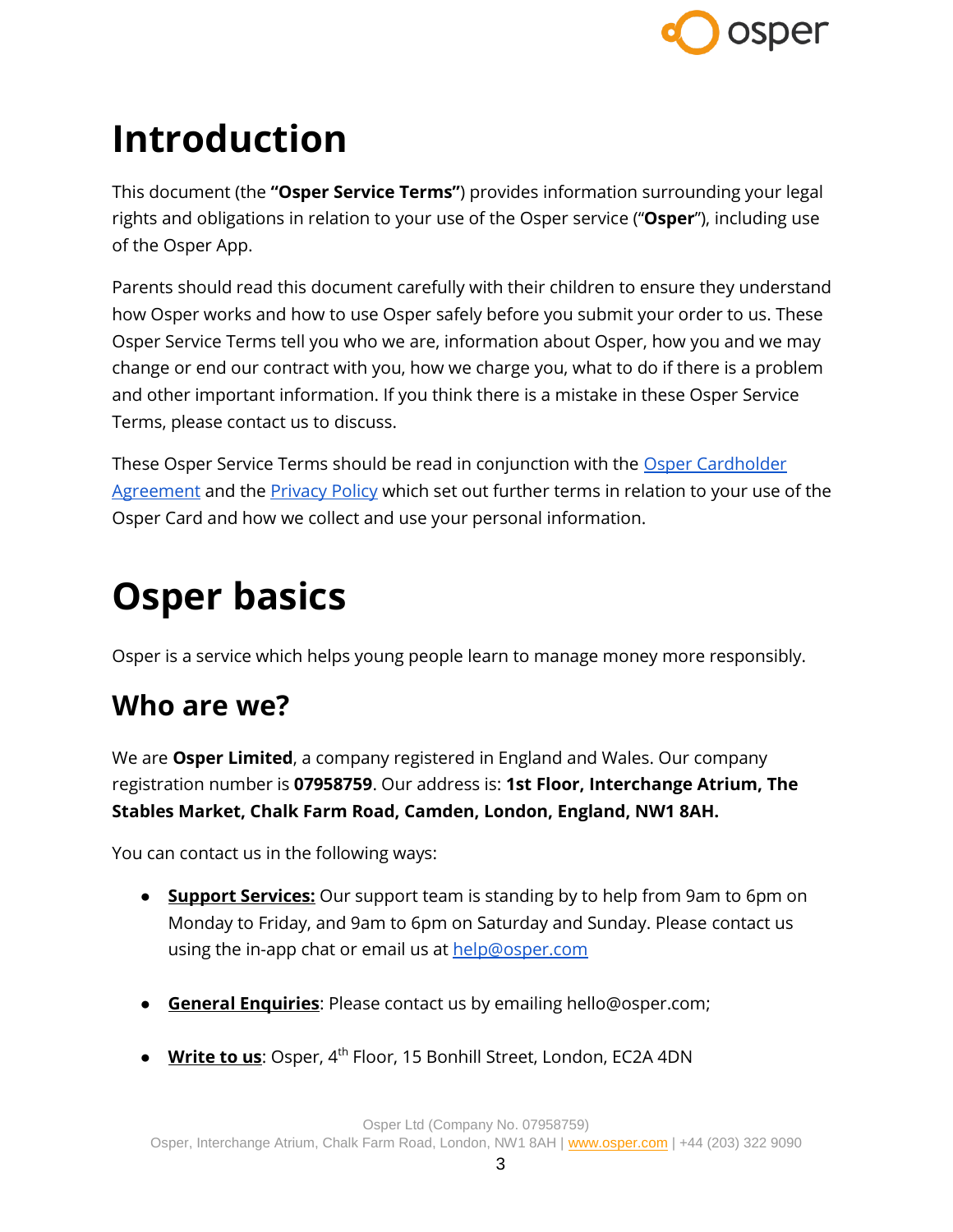

#### <span id="page-3-0"></span>**How does Osper work?**

Osper is a web and mobile app-based service for parents who wish to improve the money management skills of their children aged 8 and upwards. As part of Osper, parents and young people receive access to a powerful money management mobile app on Android and iOS (the "**Osper App**") and receive a prepaid debit card (an "**Osper Card**"). A parent adds money to a young person's Osper Card through the Osper App which the young person can spend using their Osper Card.

#### <span id="page-3-1"></span>**What is an Osper card?**

The Osper Card is a prepaid debit card powered by Mastercard and designed for young people to use with their parents' supervision. See the [Osper Cardholder Agreement](https://osper.com/terms/card-terms) for full details about the Osper Card.

#### <span id="page-3-2"></span>**How do I get up and running with Osper?**

In order to start using Osper you need to read and agree to the following documents which set out the terms and conditions on which Osper, the Osper Card and the Osper App is provided:

**Osper Cardholder Agreement**: these set out the specific terms and conditions under which Osper's issuing bank, IDT Financial Services Limited, will provide you with the Osper Card and can be found here [Osper Cardholder Agreement.](https://osper.com/terms/card-terms)

**Osper Service Terms:** (this document) which sets out the terms and conditions under which we will provide you with access to Osper via the Osper App;

**Osper Privacy Policy:** this sets out the basis on which your personal data that we collect from you or that you provide us will be processed and can be found here **Privacy Policy**.

#### <span id="page-3-3"></span>**What personal data do you store?**

Osper values your data and your privacy. We need to securely store personal and nonpersonal information in order to operate Osper effectively. For a detailed explanation of the personal information that we collect and the purposes for which we use it, please read our **Privacy Policy**. You should also read the **Osper Cardholder Agreement.**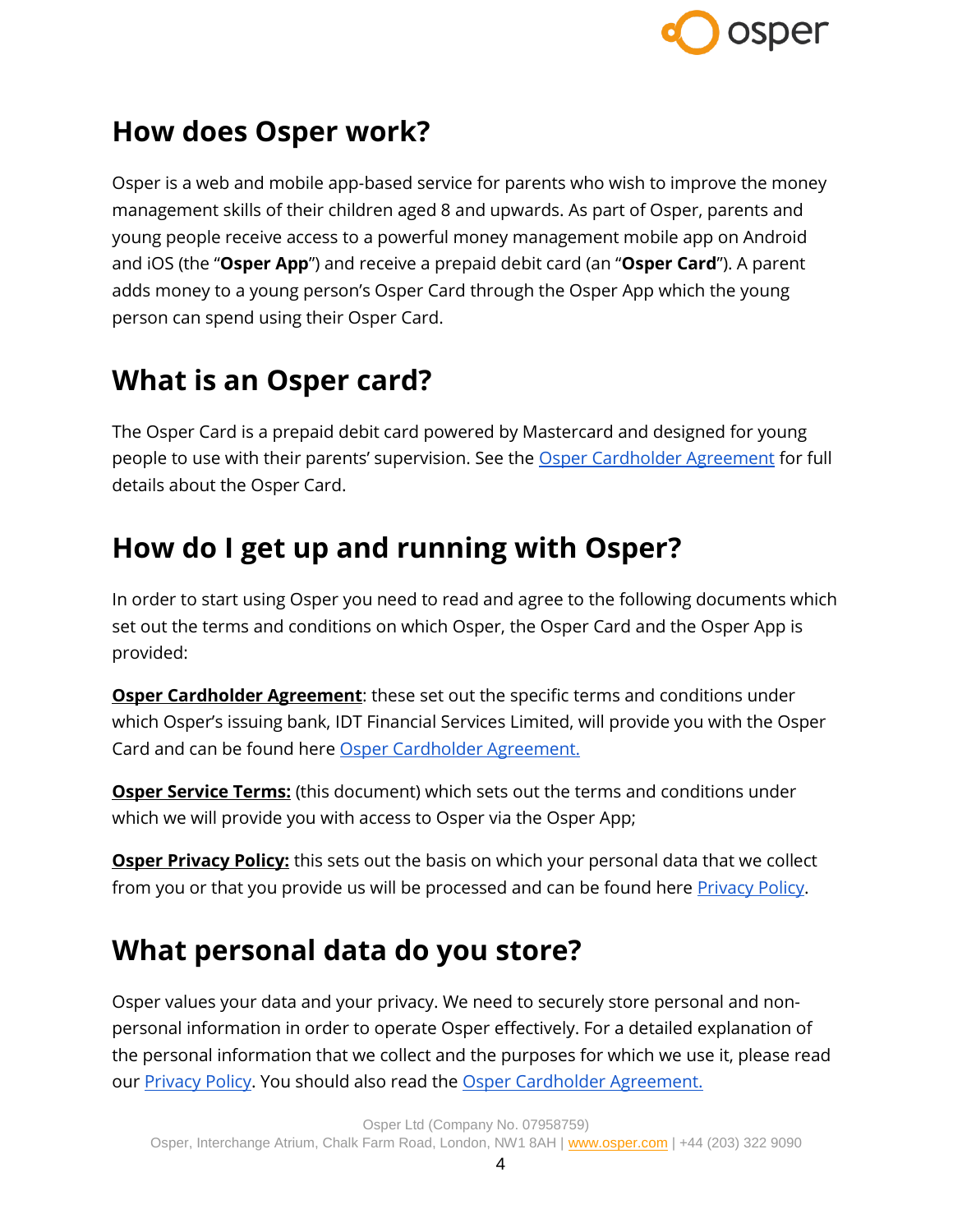

#### <span id="page-4-0"></span>**What limits does the Osper service have?**

For the safety of Osper users, we have built-in limits as default on all Osper Cards. Please note that these limits apply to each Osper Parent account, i.e. across all Osper cards registered to the same parent. Please click here for the latest limits: [www.osper.com/terms/card-limits.](http://www.osper.com/terms/card-limits)

In addition, Osper will conduct further fraud checks on the usage of your account. If suspicious activity is identified, unless we are restricted by laws that apply to Osper, you will be notified, and your account may be blocked for security.

#### <span id="page-4-1"></span>**Our Contract with You**

Our acceptance of your order for an Osper Card will take place when we email you to accept your order, at which point a contract will come into existence between you and us.

If we are unable to accept your order, we will inform you of this in writing.

## <span id="page-4-2"></span>**Subscription**

#### <span id="page-4-3"></span>**How much does it cost to join Osper?**

Your Osper subscription fee will be communicated to you as part of the Osper Card activation process and you will need to agree to it to activate your Osper Card

Please click [here](https://osper.com/terms/schedule-of-fees) for details on all the benefits that are included within your subscription fee, and also details of the things we have to charge for outside of your Osper subscription fee.

We will let you know in advance about any changes we plan to make your subscription fee or our charges and you are still free to cancel your subscription with Osper before any such price changes are implemented – see the section on cancellation below for more information.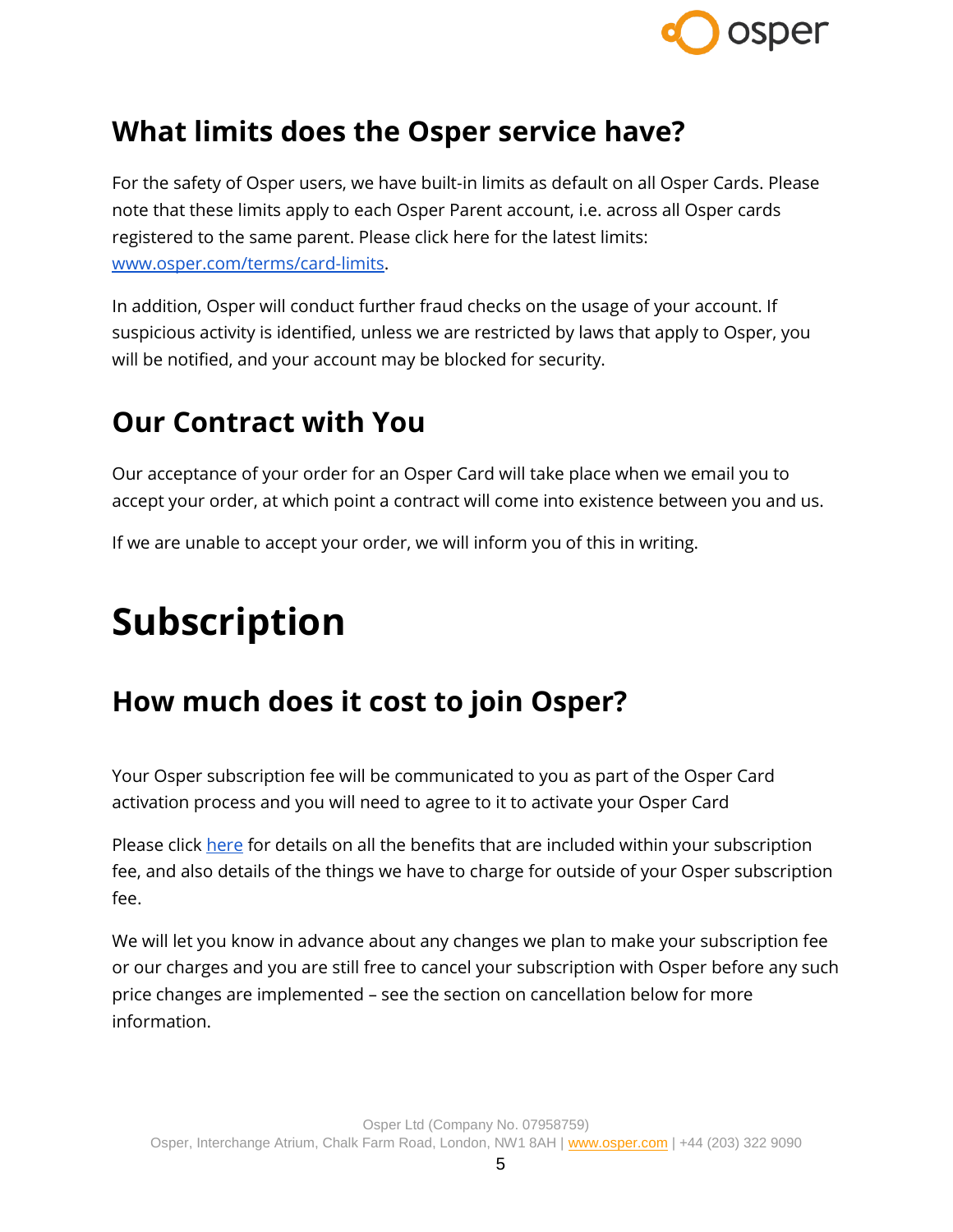

### <span id="page-5-0"></span>**Trial Periods**

For new customers, from time to time we offer free trials of Osper for a designated period of time as determined by Osper (the "**Trial Period**"). The Trial Period usually starts from when you activate the Osper Card. During the Trial Period, you will not be charged any Osper subscription fees, but you will be charged for your reasonable use of the Osper Card if you use it for one of the things we have to charge you for - see<https://osper.com/pricing> for a list of the things we have to charge for.

**At the end of the Trial Period, we will automatically start charging you the applicable Osper subscription fees. We will continue to charge you on a recurring basis until you cancel your contract with us. If you do not want us to charge you, you must cancel your contract with us before the end of the Trial Period by notifying us. Please see the cancellation section below which sets out how you may cancel your contract with Osper.**

#### <span id="page-5-1"></span>**Monthly Subscription Payments**

The Osper subscription fees for your access and use of Osper are usually collected on a monthly basis. Unless we notify you otherwise, monthly subscription fees will be collected at the beginning of your subscription period, starting from the first day after the end of your Trial Period, or, from the date you activate an Osper Card (if ordered without a Trial Period). You will then continue to be charged on a monthly basis until you cancel your Osper subscription.

### <span id="page-5-2"></span>**Annual Subscription Payments**

Osper may, from time to time, provide the option to pay the Osper subscription fee on an annual basis. If you choose this option, the applicable annual fee will be communicated to you when you order the Osper Card. The billing cycle for your Osper subscription will commence on either the first day after the end of the Trial Period, or, on the date you order an Osper Card (if ordered without a Trial Period). You will continue to be charged on an annual basis until you cancel your Osper subscription.

#### <span id="page-5-3"></span>**How do we collect subscription fees?**

Osper Ltd (Company No. 07958759) Osper, Interchange Atrium, Chalk Farm Road, London, NW1 8AH | [www.osper.com](http://www.osper.com/) | +44 (203) 322 9090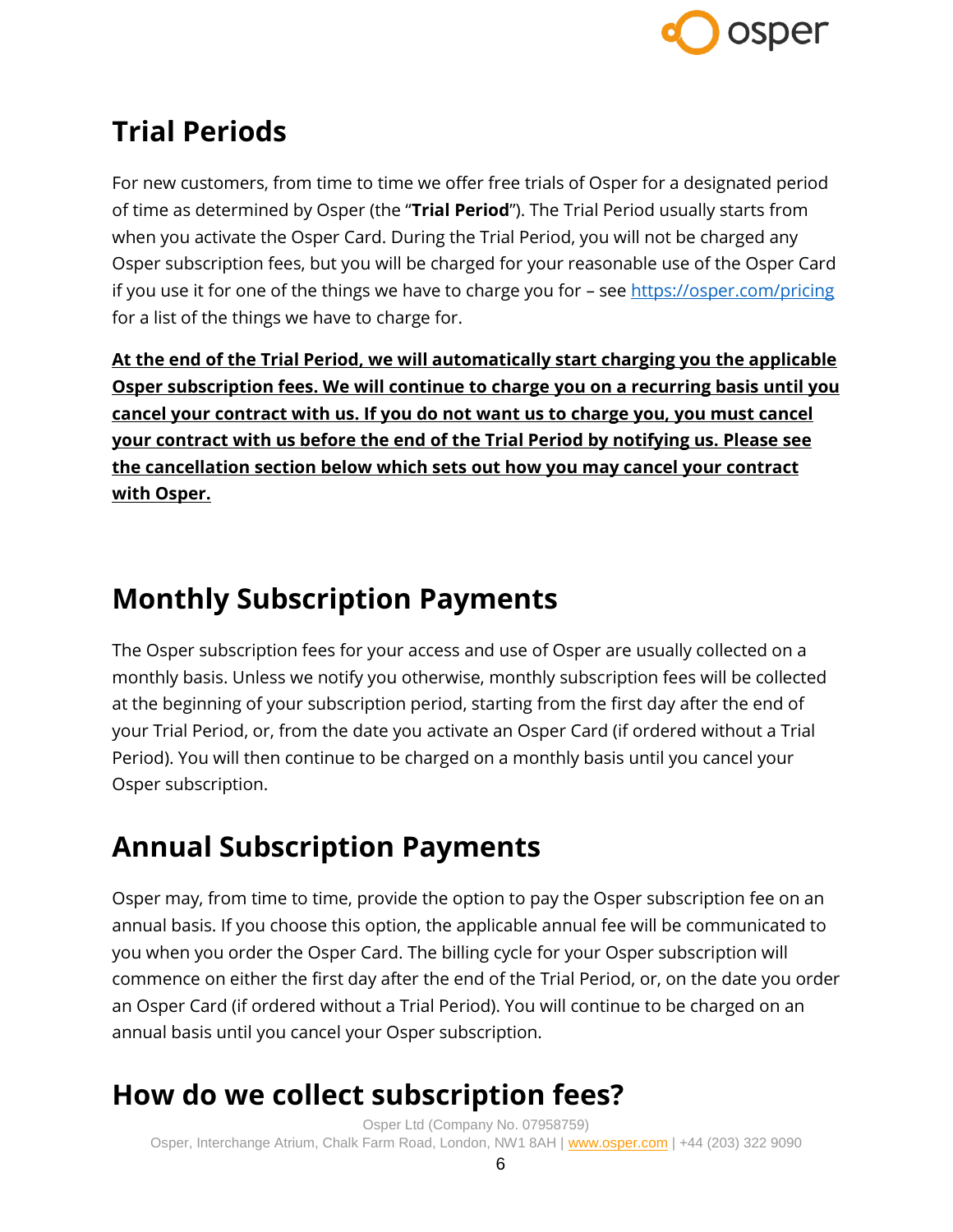

We will collect the subscription payment automatically from your parent wallet balance or registered debit card. You must provide your payment details when you active the Osper Card.

### <span id="page-6-0"></span>**What if we are not able to collect the subscription fee?**

If we are unable to collect the subscription payment from the parent wallet or your registered debit card we will email you to let you know. We may re-attempt to collect the subscription payment several times to make sure we maximise your chance of being able to continue using Osper.

If the subscription is overdue, we may collect a late subscription fee from the Osper card. We will charge the late subscription fee every month until the Osper card balance reaches zero or the subscription is paid. The late subscription fee will be communicated in our [pricing schedule.](https://osper.com/pricing)

If the subscription payment remains overdue and the Osper card balance is zero, we will terminate the Osper service without any further notice. You will no longer have access to the Osper app and the Osper card will cease to work. You can restart the service by contacting us and arranging to restart the subscription which will be due immediately.

### <span id="page-6-1"></span>**What is a late subscription fee and why do we collect it?**

We may collect a late subscription fee from the Osper card when the subscription is more than 7 days overdue. Osper incurs costs to maintain the service for every active Osper card. To avoid cancelling the Osper card immediately and still allow the remaining funds on the card to be used, we collect the late subscription fee from the card directly each month the subscription remains unpaid.

#### <span id="page-6-2"></span>**How do I cancel my contract with Osper?**

Your Osper subscription will continue until terminated by you or us. You can cancel your contract with Osper at any time, including: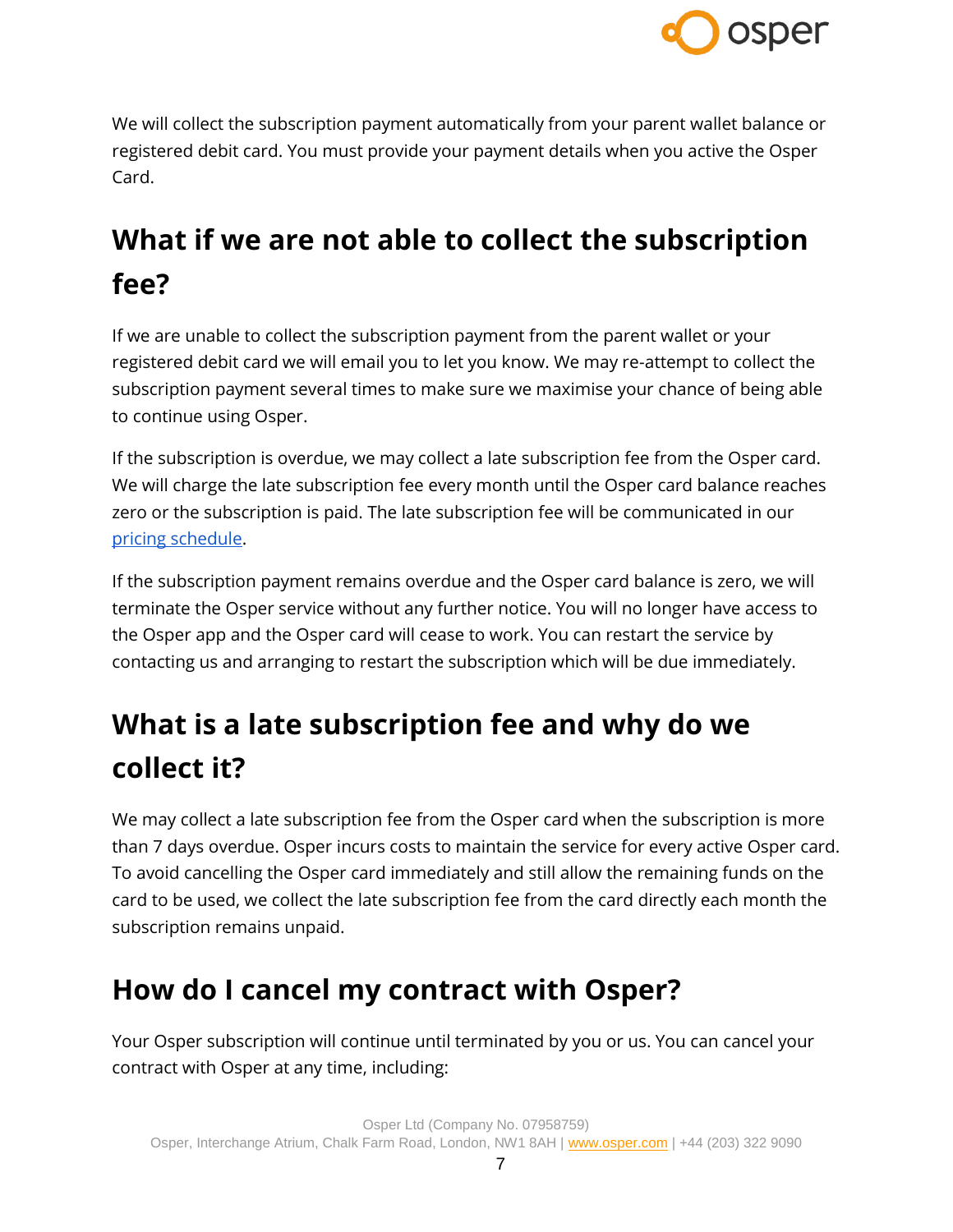

- During a Trial Period, **you can change your mind and cancel your contract with us at any time. You must notify us before the end of the Trial Period of your wish to cancel your contract with Osper to avoid being charged the Osper subscription fees.**
- **Provided you have not used the Osper Card following activation**, you have a legal right to change your mind and cancel your contract with us within **14 days** following **activation** of the Osper Card and receive a full refund from us of the subscription fees if we have charged you any.
- During your Osper Card subscription. If you have paid a subscription we will refund a proportional amount for the remaining subscription period.

#### **Notification of Cancellation**

If you wish to cancel your contract with Osper, please notify us:

- **by emailing**: help@osper.com
- **online:** complete the cancellation form on our website here <https://osper.com/cancel-account>

When we are given notice that you wish to terminate your contract with Osper, once all pending transactions have cleared and fees settled, any remaining funds on the Osper Card associated with your account will be refunded onto the debit card used to load the account.

### <span id="page-7-0"></span>**What happens to funds on the Osper Card and Parent Wallet when I cancel?**

When you cancel an Osper card you can continue to spend or withdraw any remaining funds on the card or you can request we refund the balance to your parent wallet or source of funds. After 3 months without a transaction or load, we may charge dormancy fee if there are still funds remaining on the Osper card.

You will need to let us know if would like us to load the balance on your parent wallet to one of your Osper cards or you can request we refund the balance of your Osper Cards and/or parent wallet to your source of funds.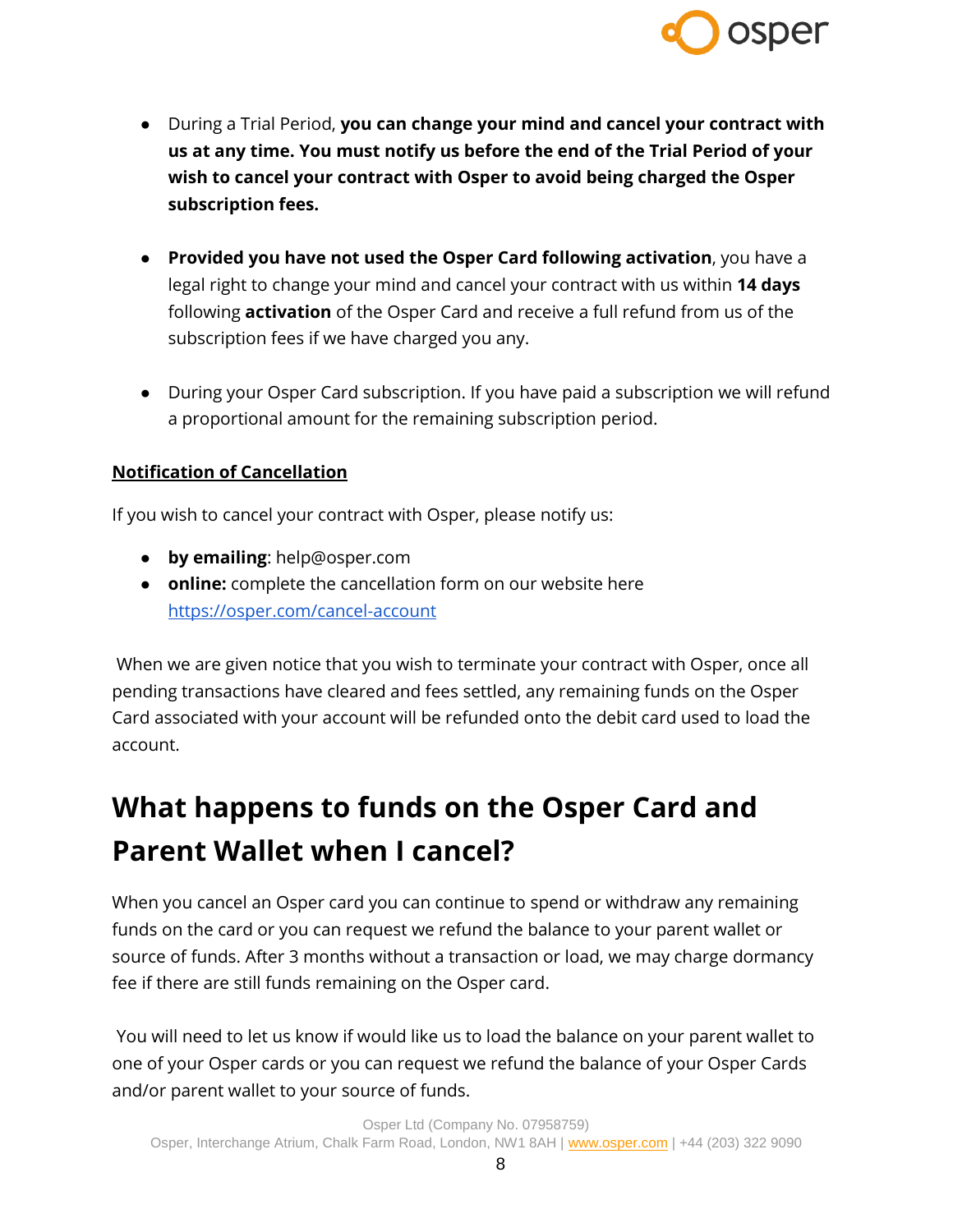

#### <span id="page-8-0"></span>**Can Osper terminate my access to Osper?**

We may terminate your access to Osper (including access to the Osper App) immediately by written notice to you (including by email):

- if you commit a material or persistent breach of these Osper Service Terms which you fail to remedy within a reasonable period;
- if you breach any of the usage restrictions set out in these Osper Service Terms; or
- if you breach the terms of the Osper Cardholder Agreement or the Osper Cardholder Agreement is terminated.

On termination by you or us for any reason:

- the rights and licenses granted to you under these Osper Service Terms shall cease;
- you must immediately cease all activities authorised by these Osper Service Terms, including your use of any service of Osper and the Osper App;
- you must immediately delete or remove the Osper App from all devices, and immediately destroy all copies of the Osper App then in your possession, custody or control and certify to us that you have done so;
- if necessary, we may invalidate your login details and cease providing you with access to Osper.

## <span id="page-8-1"></span>**Order and Activation**

#### <span id="page-8-2"></span>**How do I get an Osper Card for my child/teenager?**

Please go to **osper.com/order** to order an Osper Card.

During the order process, Osper will conduct checks to verify your identity. Should these electronic checks fail, we may need to manually verify your identity using photo ID and proof of address. We will contact you immediately if this is the case.

Once your application has been approved, you will receive a confirmation that your Osper

Osper Ltd (Company No. 07958759)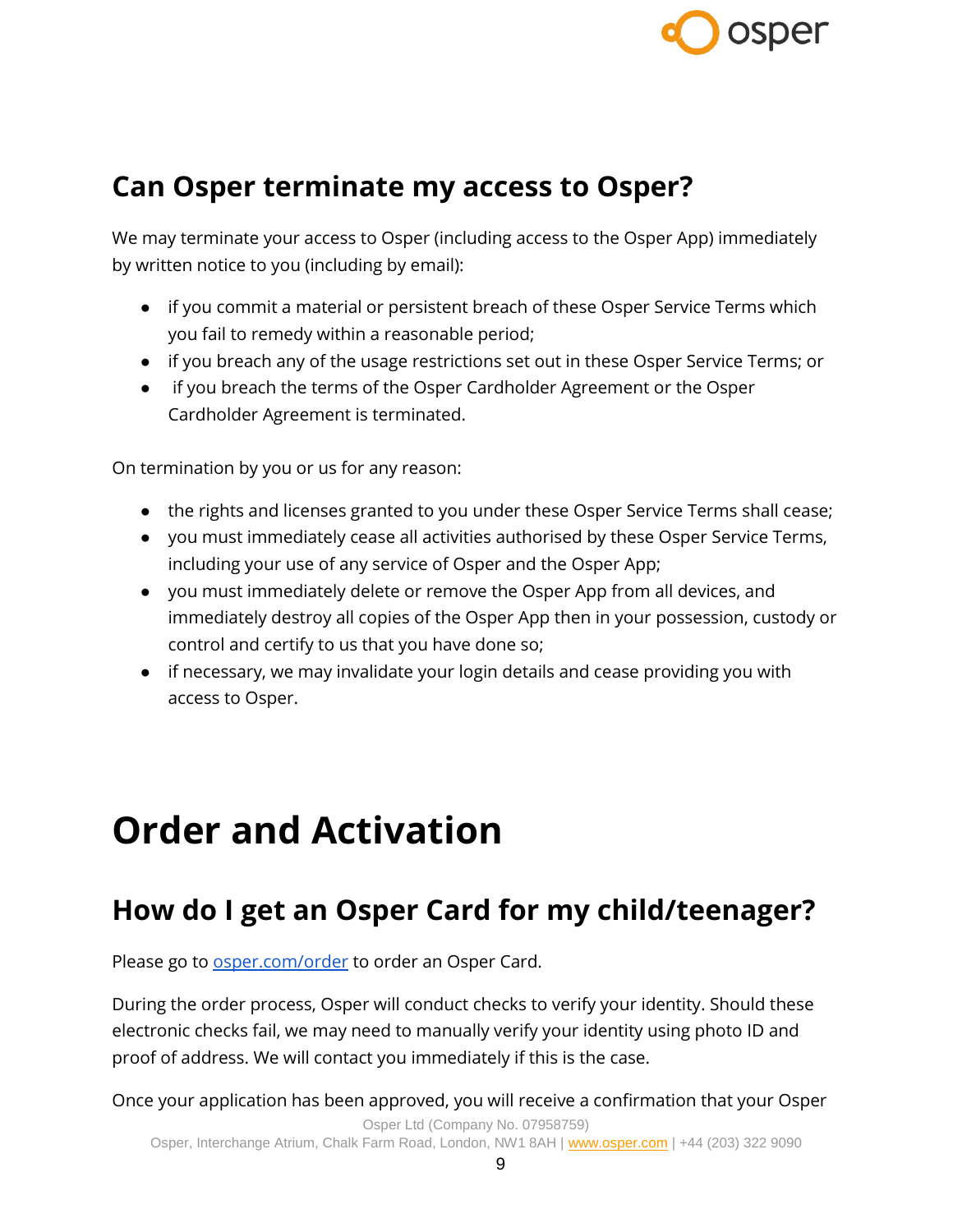

card is on its way.

#### <span id="page-9-0"></span>**How does my child activate their Osper Card?**

When you receive the Osper Card, we recommend you or your child makes a note of the 8 digit number that appears on the Osper Card for contacting the Osper Help team in case of future need, e.g. if they lose their card. Parents may also wish to keep a copy. You should then ensure they sign the back of the card straight-away.

You and your child should then follow the instructions provided with the Osper Card to activate the Osper Card together.

Once your application has been approved, you will receive a confirmation that you are ready to use Osper.

### <span id="page-9-1"></span>**How does my child retrieve the PIN for their Osper Card?**

Your child can retrieve their PIN by logging into their Osper App and following the instructions in the PIN reminder feature. We recommend parents help their child to understand the importance of remembering their PIN and keeping it secret from other people. Young people will need this PIN to withdraw cash at cash machines and to spend money with their Osper Cards in stores using Chip and PIN machines.

## <span id="page-9-2"></span>**Loading the Osper Card**

#### <span id="page-9-3"></span>**How do I load onto an Osper Card?**

There are two ways to load funds onto an Osper card

- 1. Via the parent wallet
- 2. Via the gift link unique to each Osper card

#### <span id="page-9-4"></span>**What is the Parent Wallet?**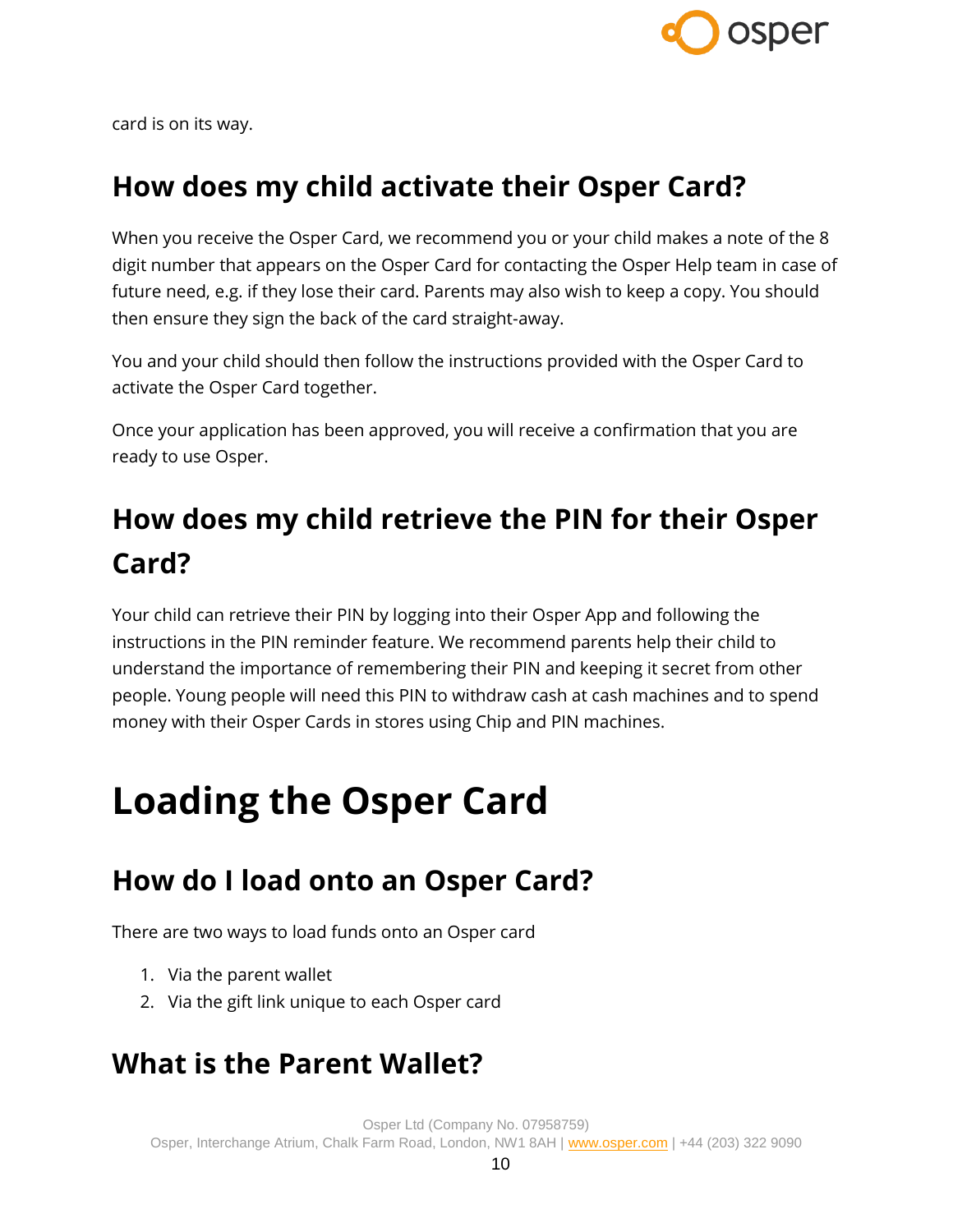

You will be able to load funds onto the Osper card from your Osper parent wallet. During the Osper Card activation, you will be required to add a UK registered debit card which will be used to top-up the parent wallet.

You can make a one-off top-up to the parent wallet or set-up an auto top-up which will automatically add funds to your parent wallet based on set triggers, listed below.

We have limits on how much you top-up into the parent wallet. Uou will be unable to make a top-up which would exceed any of these limits. You can see these on our [limits page.](https://osper.com/terms/osper-card-limits.pdf)

Osper may charge a loading administration fee to add funds to your parent wallet. You can find all fees that we charge outside the Osper subscription in our [pricing and fees page.](https://osper.com/pricing)

#### <span id="page-10-0"></span>**Loading the Osper card from the Parent Wallet**

You can view the balance of your Parent Wallet in the Osper app. The funds in your parent wallet can be used to make an instant load to the Osper card or to make regular weekly or monthly allowance loads to the Osper card.

If there are insufficient funds in the Parent Wallet to make a load, you will need to top-up the wallet first, unless you have enabled the auto top-up feature.

### <span id="page-10-1"></span>**What happens if I make a mistake loading money onto an Osper Card?**

If you make a mistake while loading money onto an Osper Card (e.g. you loaded too much) then please contact the Osper Help team. They will attempt to correct the mistake and move the corrected funds back to the parent wallet. However, please note, that if the cardholder has spent the money by the time the correction is attempted then it will not be possible to take back the funds. .

#### <span id="page-10-2"></span>**What is the Osper parent wallet auto top-up?**

Auto top-up makes sure that there are funds on your Osper parent account to load onto the Osper Card the regular allowance, one-off loads and to pay the Osper Card subscription payment.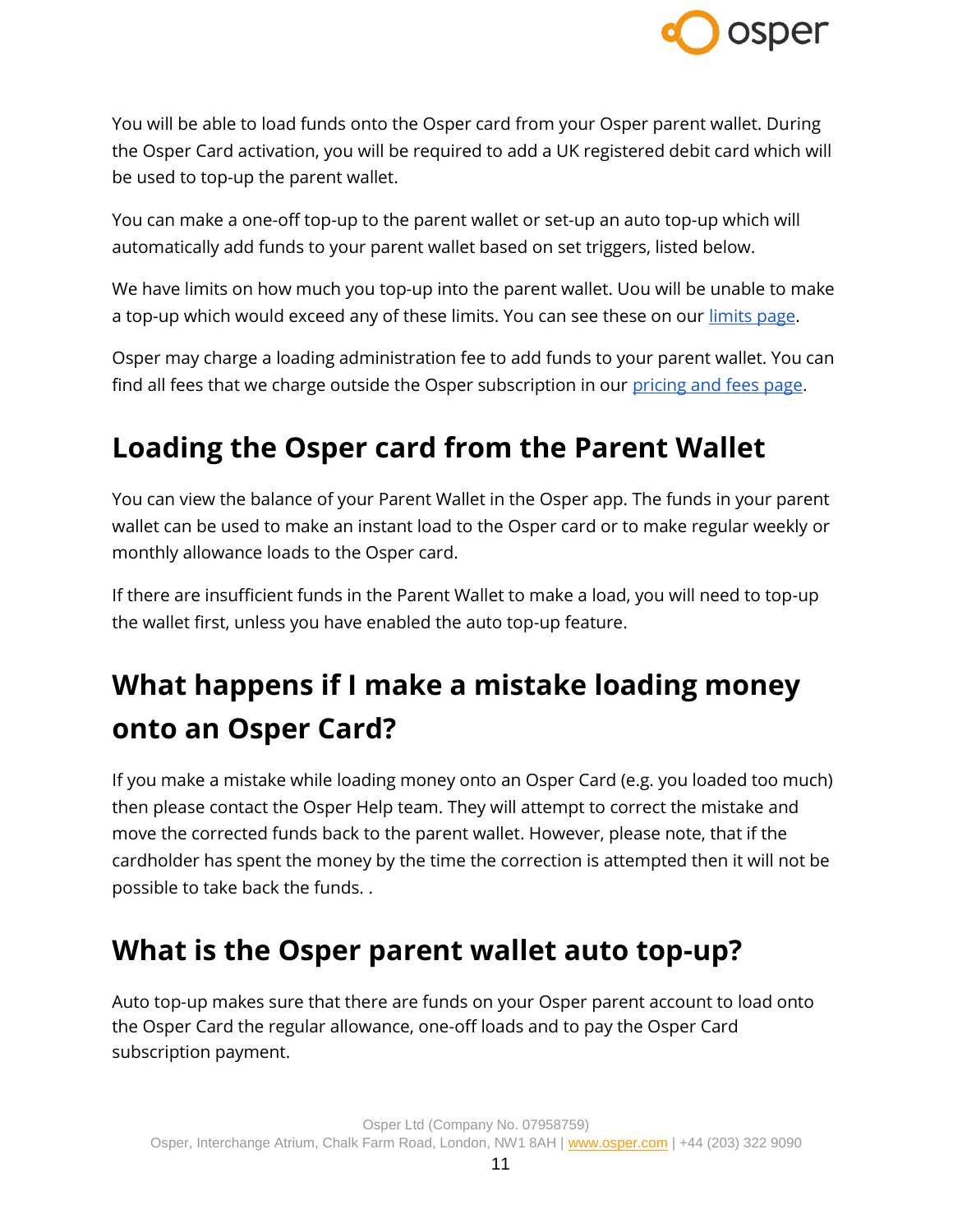

An Parent wallet auto top up will automatically top-up your Osper parent account with an amount you choose from your registered UK debit card once per month.

You can enable, disable or change an auto top-up at any time and the change will be be effective the next working day or on the next auto-top up date, whichever is later.

Osper may charge a loading administration fee to add funds to your parent wallet. You can find all fees that we charge outside the Osper subscription in our [pricing and fees page.](https://osper.com/pricing)

## <span id="page-11-0"></span>**How do I transfer money from my parent wallet back to my bank account?**

When we are given notice that you wish to terminate your contract with Osper, once all pending transactions have cleared and fees settled, any remaining funds on the Osper parent account and any Osper Cards associated with your account, can be refunded onto the source of funds free of charge.

You may also request funds are refunded to the source of funds by contacting our support team. We may charge you to refund funds during your subscription. You can find all fees that we charge outside the Osper subscription in our [pricing and fees page.](https://osper.com/pricing)

#### <span id="page-11-1"></span>**How does gifting work?**

Gifting allows friends and family to instantly load funds directly onto an Osper Card using their UK registered debit card. You can find the unique gifting link for each Osper Card in the Osper app. The person who is gifting won't need to download the Osper App, they just need to use the unique gifting link.

We will create a gifting account when someone first makes a gift. We may charge a loading administration fee to load the card which will be shown when the gifter confirms the load.

## <span id="page-11-2"></span>**Using the Osper Card**

Please see the **Osper Cardholder Agreement** for full details on using an Osper Card.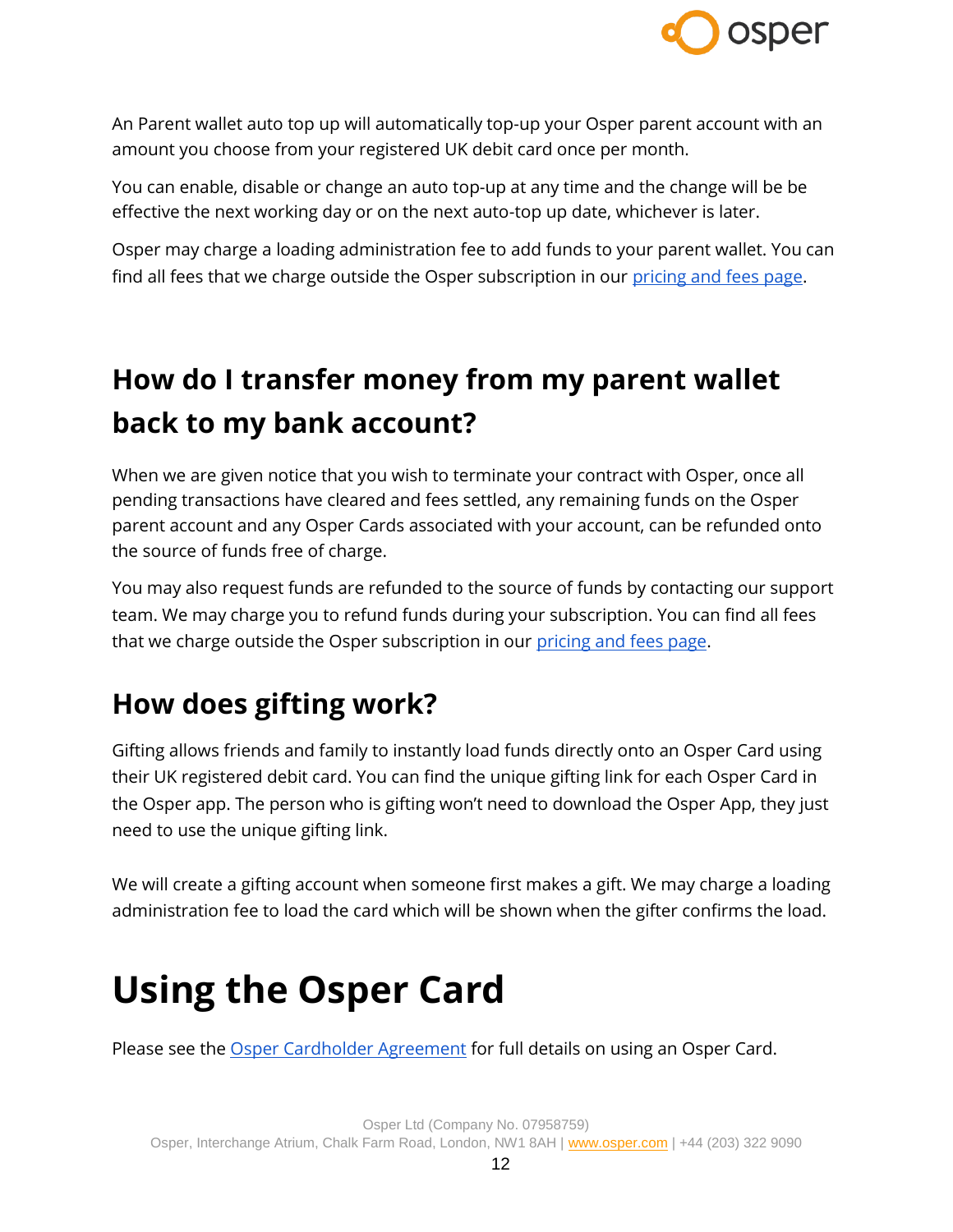

# <span id="page-12-0"></span>**Osper App**

Once you have signed up to Osper, you can access the Osper App to manage your Osper accounts.

### <span id="page-12-1"></span>**What does the Osper App do?**

The Osper App allows young people to manage their Osper Card and parents to give them money and have visibility of their children's account activity. The Osper App is slightly different for young people and parents.

Young people can use the Osper App to view transactions, check the balance of their Osper card, temporarily lock their Osper Card and perform other activities. Parents can view the accounts of each of their children, load money onto their children's Osper Cards, set-up recurring allowances and perform other activities. Features will continue to be added to the Osper App as Osper evolves.

#### <span id="page-12-2"></span>**Do parents need to use the Osper App?**

We strongly recommend the Osper App be used by both parents and young people to get the best experience from the Osper service.

### <span id="page-12-3"></span>**My child doesn't have an iPhone or Android phone, can they still use Osper?**

Yes. Many of the young people using our service do not have an iPhone or Android phone. They manage their accounts using the household iPad, Android tablet, iPod Touch or their parent's phone. Please visit the [Osper FAQs](https://osper.com/faqs) for more information.

#### <span id="page-12-4"></span>**Permission to download the Osper App**

The person downloading the Osper App must obtain permission from the owner of the device to download or stream a copy of the Osper App onto the device. Please note that the device owner may be charged by their service provider for internet access when using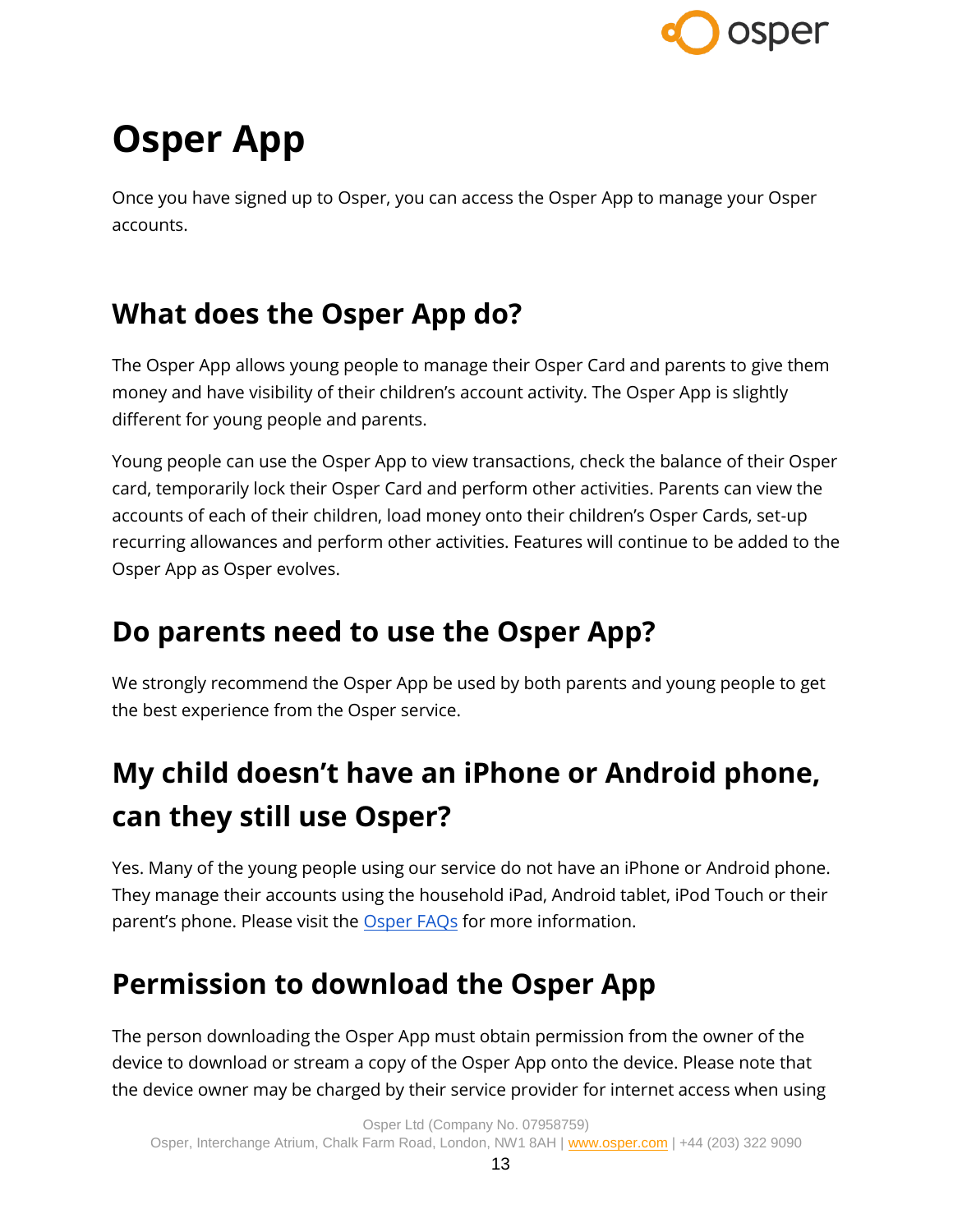

the Osper App on the device.

### <span id="page-13-0"></span>**How can I keep the Osper App secure?**

Using the Osper App allows you and your child to manage your Osper account online. You should keep your phone/tablet and PIN safe at all times, but there are some other steps you and your child can take to help protect yourselves from theft:

- Close the Osper App when you're not using it. It will log you out anyway after around 30 seconds of inactivity, but better to be safe than sorry.
- Set a unique password for Osper that you do not use on other websites or services.
- Keep your PIN number safe, secret and if written down, it must be disguised and kept separate from your device and Osper Card. If you think someone has discovered your PIN you must let us know immediately. You may be liable for losses or unauthorised transactions if your PIN or password has not been kept secret.
- Let us know if any of your account details change. And remember, we will never contact you asking for any security details.

### <span id="page-13-1"></span>**Licence, usage restrictions and ownership of the Osper App**

You should make sure that you download the Osper App from legitimate sources as advised in our activation process.

In consideration of you agreeing to abide by these Osper Service Terms, Osper hereby grants to you a non-exclusive, non-transferable licence to use the Osper App and related technology to manage your Osper Cards on the terms set out in these Osper Service Terms, the Privacy Policy and the Osper Cardholder Agreement. Osper reserves all other rights.

You are permitted to use the Osper App for personal purposes only on your device in order to access and manage your Osper Card.

In relation to all or any part of the Osper App and any related technology, you must not:

- copy or alter it in any way;
- make it available to anybody else without our consent;
- use it in any unlawful manner or for any unlawful purpose;

Osper Ltd (Company No. 07958759)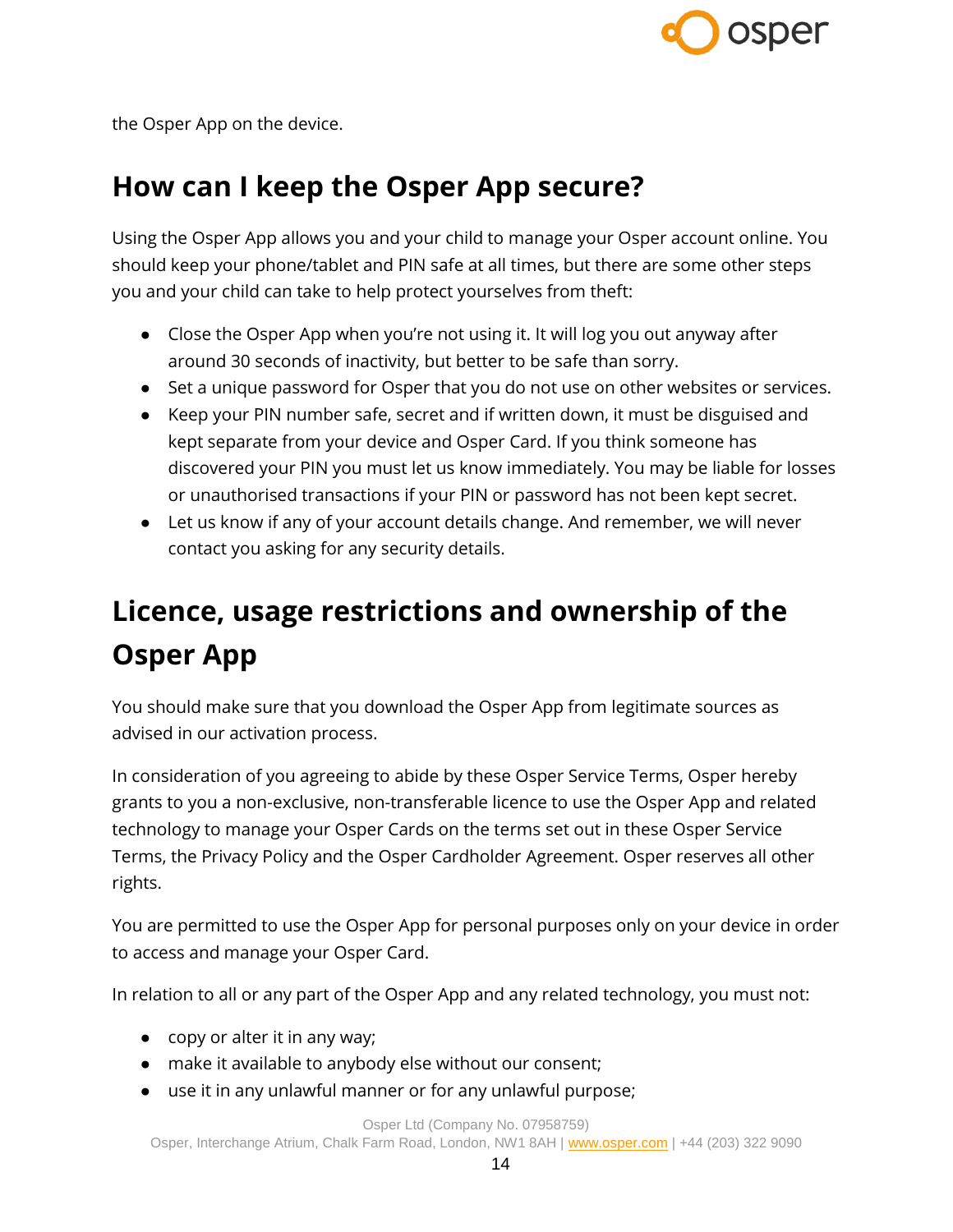

- use it for fraudulent or malicious acts, such as hacking the Osper App;
- transmit any material that is defamatory, offensive or otherwise objectionable;
- derive income from your use of it;
- use it in a way that damages, disables, impairs or inhibits use for other people;
- collect information or data from it and our systems to try to decipher transmissions to and from our servers.

If you use the Osper App and related technology in any way that is prohibited (as set out above), this could result in you being investigated and being suspended from using Osper.

Please note that all intellectual property rights in Osper, the Osper App and related technology belong to our licensors or us and you have no rights in, or to it other than the licence to use it in accordance with these Osper Service Terms.

You acknowledge that the Osper App has not been developed to meet your individual requirements.

#### <span id="page-14-0"></span>**Third party sites available through the Osper App**

The Osper App may contain links to other independent third-party websites ("**Third-party Sites**"). Third-party Sites are not under our control, and we are not responsible for and do not endorse their content or their privacy policies (if any). You will need to make your own independent judgment regarding your interaction with any Third-party Sites, including the purchase and use of any products or services accessible through them.

#### <span id="page-14-1"></span>**Osper offers**

From time-to-time we may run promotional offers, the terms of which will be set out in the relevant communication.

Each promotion will automatically close at the end of the specified period, at which point no further participation will be possible. Where no period is specified the relevant promotion will end when it is removed from our webpage or from Osper App, or when we specifically notify you that the promotion is being terminated.

Promotions are open to those who accept and comply with these Osper Service Terms and the [Osper Cardholder Agreement](https://osper.com/terms/osper-card-terms.pdf) (as well as any other requirements set out in the promotion communication).

Osper Ltd (Company No. 07958759) We reserve the right to change the rules relating to promotions or withdraw a promotion at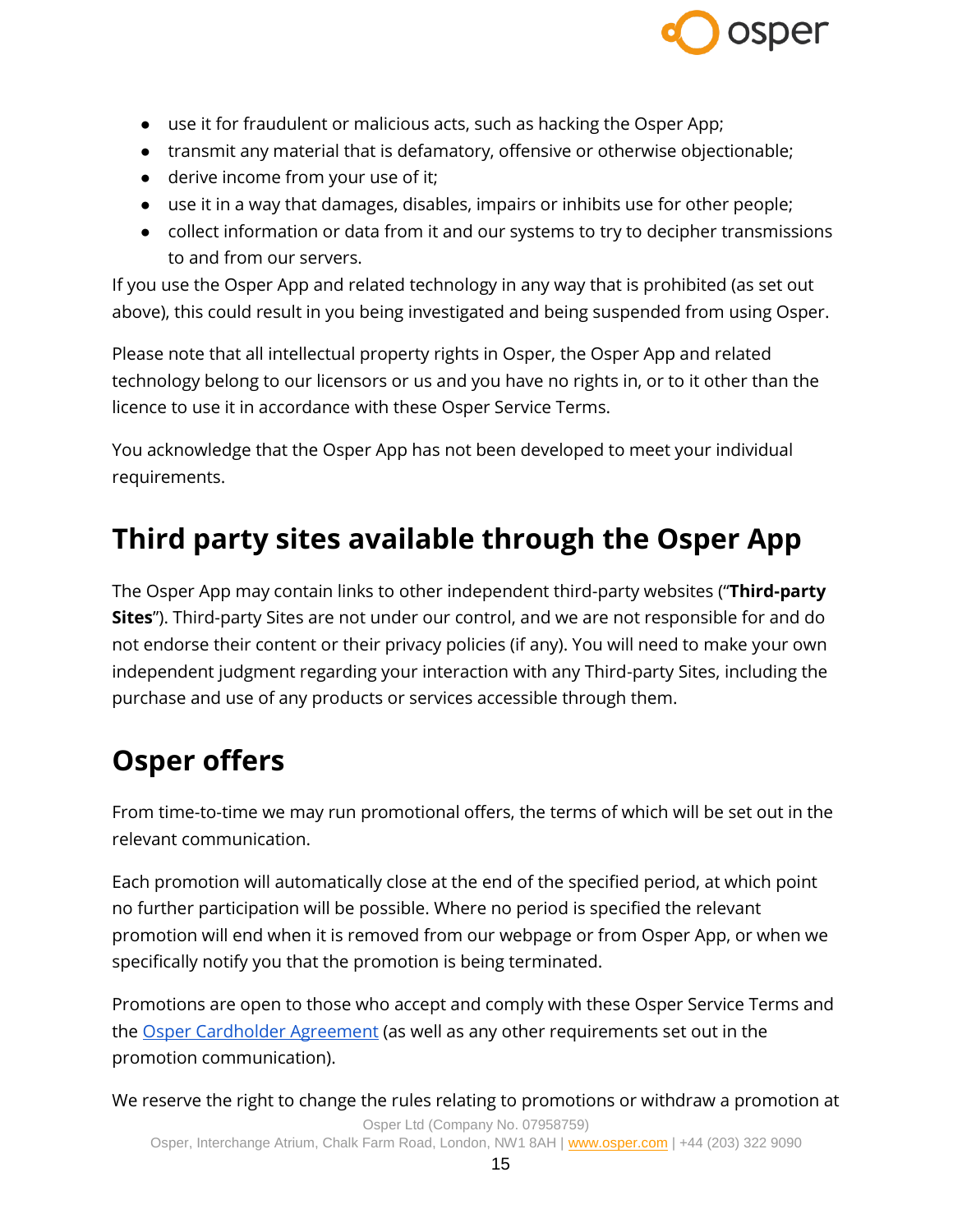

any time. We also reserve the right to terminate a promotion or revoke any benefits granted thereunder, if we believe a user is abusing the offer, or not complying with its terms.

Where applicable we will load any offer amounts onto Osper Cards or the parent wallet as soon as reasonably practicable once promotion requirements are met, but in some instances delays may occur. If a delay does occur we will endeavour to load any offer amounts within 20 days.

## <span id="page-15-0"></span>**Help and support**

### <span id="page-15-1"></span>**What happens if things go wrong?**

If there is a technical problem with the Osper App or the Osper service, please contact the Osper Support team:

- **By emailing**: help@osper.com ; or
- **Chatting with us in the Osper app**

### <span id="page-15-2"></span>**Our responsibility for loss or damage suffered by you**

If we fail to comply with these Osper Service Terms, we are responsible for loss or damage you suffer that is a foreseeable result of our breaking this contract or our failing to use reasonable care and skill, but we cannot be responsible where the loss or damage was not our fault or was not caused by our breach. Please see the Osper Cardholder Agreement for further details of our liability and our issuing bank's liability to you.

We do not exclude or limit in any way our liability to you where it would be unlawful to do so. This includes liability for death or personal injury caused by our negligence or the negligence of our employees, agents or subcontractors; for fraud or fraudulent misrepresentation; for breach of your legal rights in relation to use of Osper.

We are not liable for any business losses. We only supply the products for domestic and private use. If you use Osper for any commercial, business or re-sale purpose we will have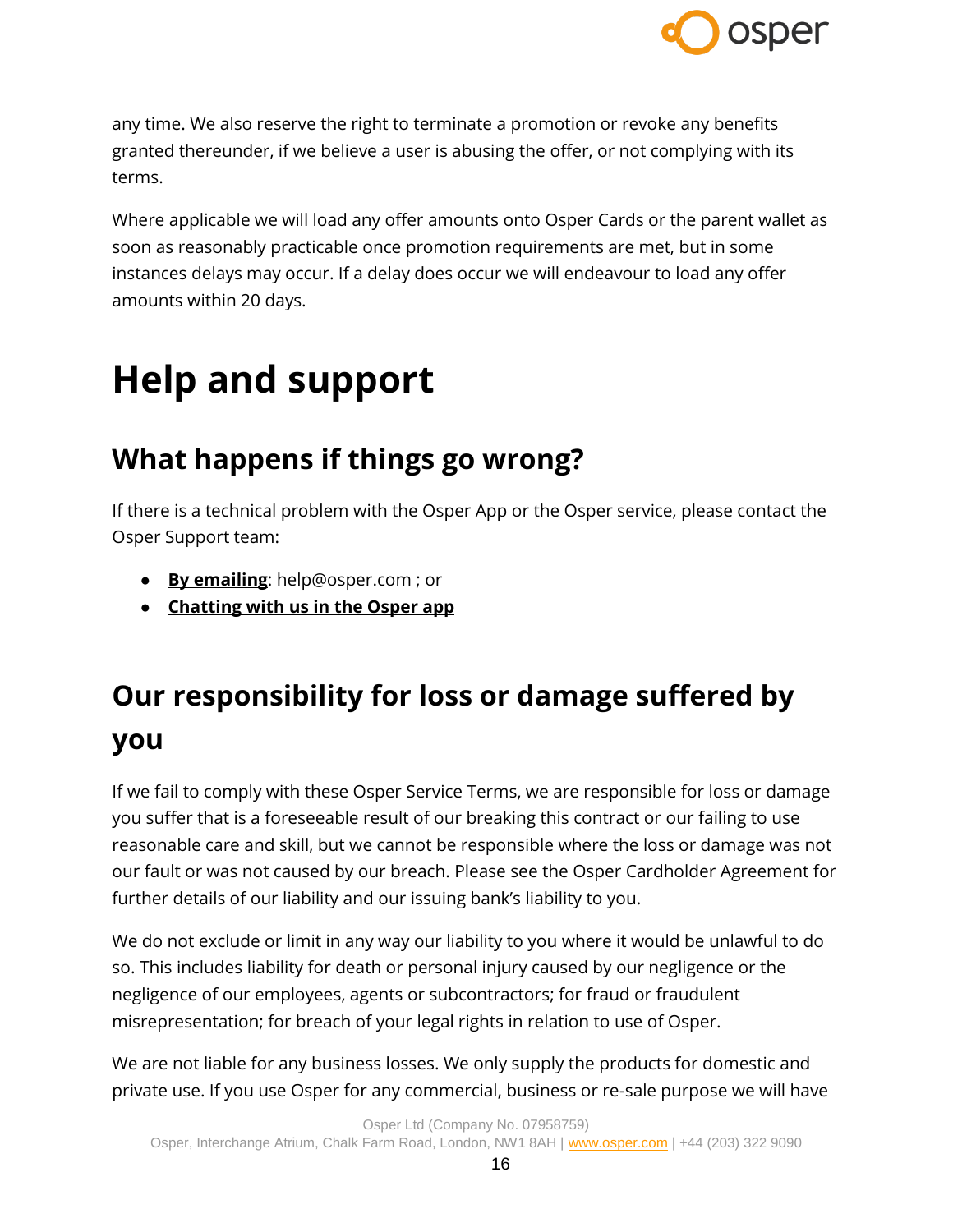

no liability to you for any loss of profit, loss of business, business interruption, or loss of business opportunity.

We will not be liable or responsible for any failure to perform, or delay in performance of any of our obligations under these Osper Service Terms (including access to the Osper App) that occurs as a result of your device ceasing to operate properly, a third party error or any other event outside of our reasonable control.

If unauthorised transactions occur, please let us know and we will make all reasonable efforts to recover the money and investigate the cause. Please see the Osper Cardholder [Agreement](https://osper.com/terms/card-terms) which provide further terms on the recovery of unauthorised transactions.

## <span id="page-16-0"></span>**Complaints procedure**

#### <span id="page-16-1"></span>**How can I register a complaint with Osper?**

If You are not satisfied with any element of the service You receive, any complaints should be made to Our customer services team using the contact details below. Calls may be monitored or recorded for training purposes.

By email: You can send us a message to [complaints@osper.com.](mailto:complaints@osper.com)

**By post:** Send your query to **Osper Complaints, 4 th Floor, 15 Bonhill Street, London, EC2A 4DN**.

### <span id="page-16-2"></span>**What information will I need to provide if I complain?**

The more information you can provide, the more easily we will be able to help you. Please provide details of the following:

- your contact details, including a daytime phone number;
- your 8 digit Osper account number (in the bottom left of the front of the card). Please do not provide your card number (the 16 digit number across the centre of the card);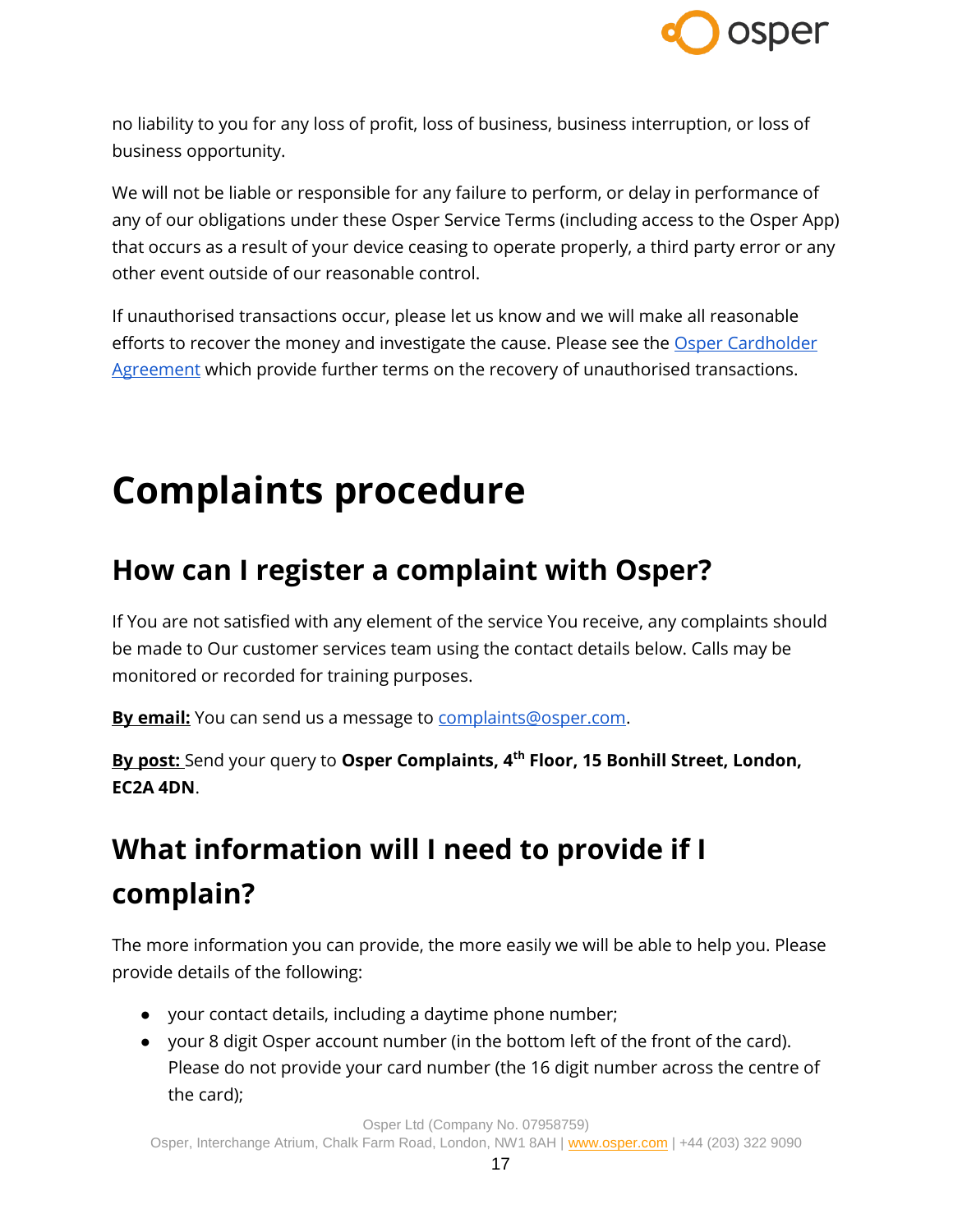

- the nature of your complaint;
- any specific purchases, dates, locations that are relevant to the complaint;
- value of funds impacted (if relevant);
- if there is anything that can be done at this stage to resolve the issue.

#### <span id="page-17-0"></span>**What happens behind the scenes after I complain?**

- 1. The complaint is collected by one of our customer service representatives
- 2. A member of the Osper team will email you within one business day that your complaint is being actioned
- 3. Osper will try to resolve the issue within one week and if this is not possible, we will be in touch to explain why and what the next steps are
- 4. For more complex disputes, Osper will continue to keep you updated of progress at least weekly

### <span id="page-17-1"></span>**What if I'm still not happy?**

We do everything We can to make sure You receive the best possible service. However, if You are not happy with how Your complaint has been managed by our customer care team and You wish to escalate Your complaint, You should contact the card issuer, IDT Financial Services Limited, PO Box 1374, 1 Montarik Building, 3 Bedlam Court, Gibraltar, email address: [complaints@idtfinance.com,](mailto:complaints@idtfinance.com) we[b www.idtfinance.com](http://www.idtfinance.com/) in the first instance for further assistance.

If, IDT Financial Services Limited is unable to resolve Your complaint and You remain unhappy, You may contact the Gibraltar Financial Services Commission, PO Box 940, Suite 3, Ground Floor, Atlantic Suites, Europort Avenue, Gibraltar, e-mail [psdcomplaints@fsc.gi,](mailto:psdcomplaints@fsc.gi) web [www.fsc.gi.](http://www.fsc.gi/)

## <span id="page-17-2"></span>**Other Important Terms**

#### **From time to time we may need to make changes to these terms or the Osper**

**service.** This may include changes to the Osper subscription fees or the things we need to charge you for. Where we make material changes to these Osper Service Terms or the Privacy Policy we'll notify you – e.g. by email or by displaying a prominent notice on our website or the Osper App and provide you details of the changes. In most cases, we will

Osper Ltd (Company No. 07958759)